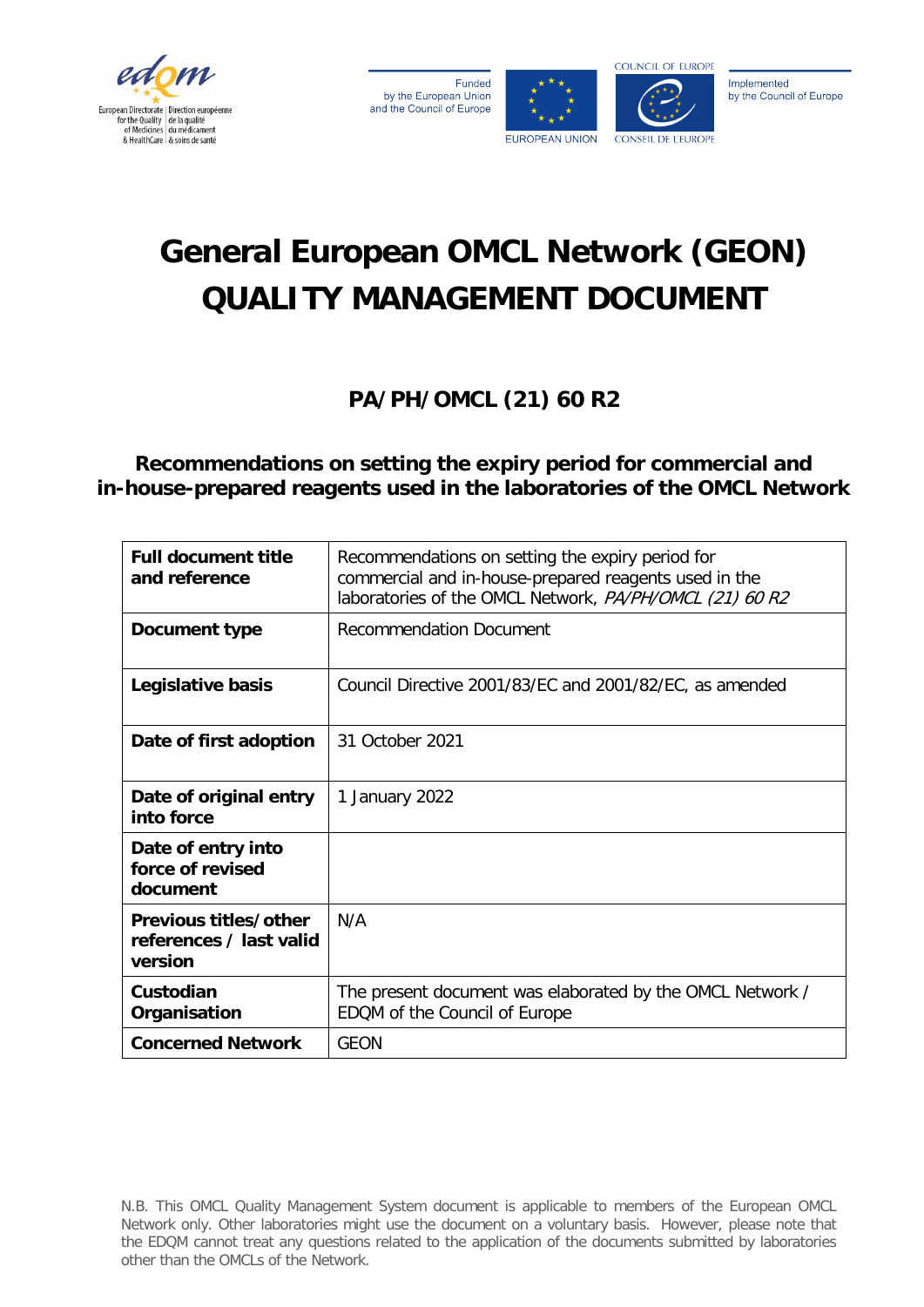# **Table of Contents**

| 1.                                                                                    |  |
|---------------------------------------------------------------------------------------|--|
| 2.                                                                                    |  |
| 3.                                                                                    |  |
| 3.1.                                                                                  |  |
| 3.2. Establishing shelf life or an expiry date/period for a reagent (ready-to-use)  4 |  |
|                                                                                       |  |
|                                                                                       |  |
| 3.3. Decision tree for establishing the expiry period after opening of the reagent  6 |  |
| 4.                                                                                    |  |
|                                                                                       |  |
|                                                                                       |  |
|                                                                                       |  |
| 5.                                                                                    |  |
|                                                                                       |  |
| 6.                                                                                    |  |
| 7.                                                                                    |  |
|                                                                                       |  |
|                                                                                       |  |
|                                                                                       |  |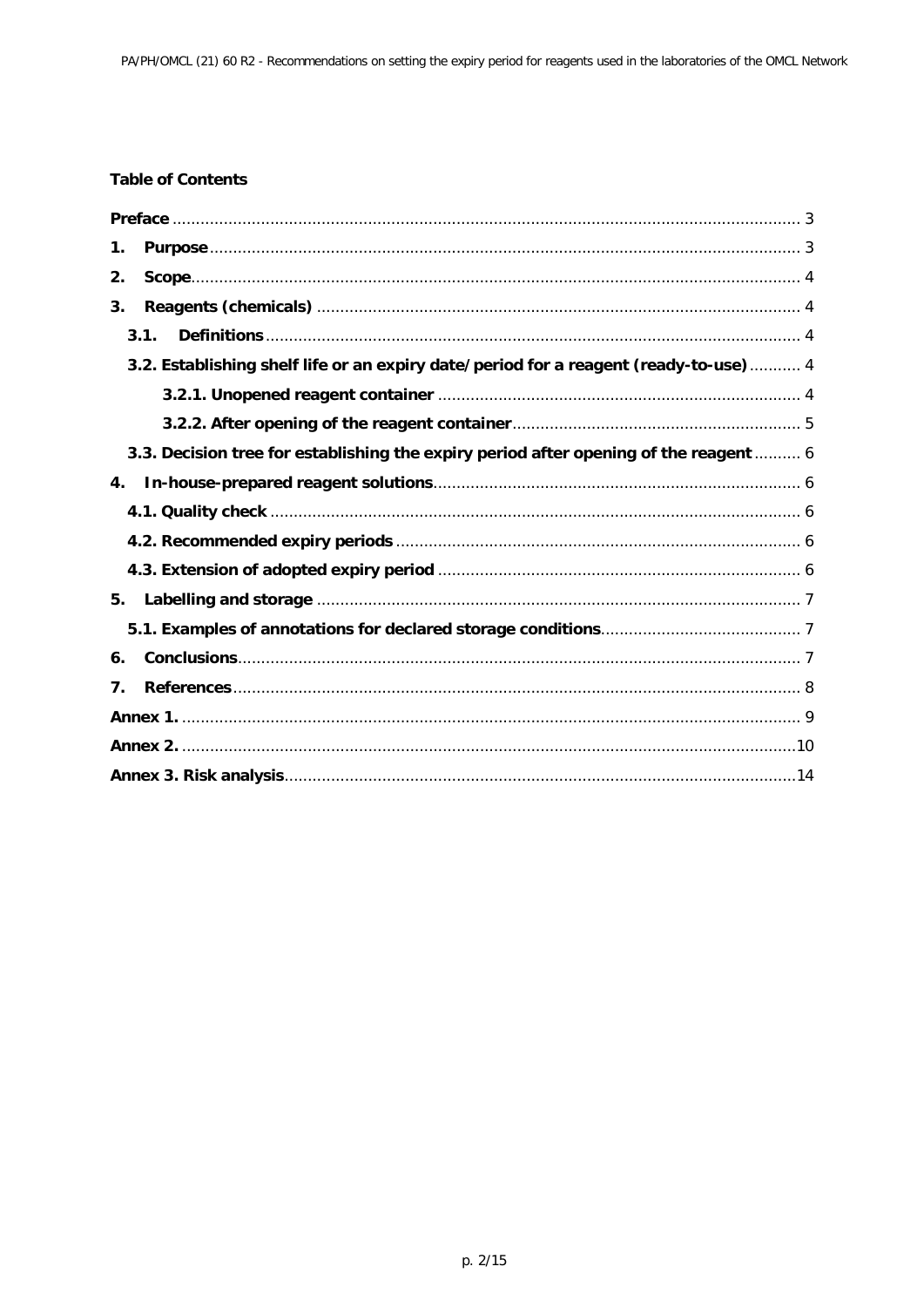## <span id="page-2-0"></span>**Preface**

Reagents are an integral part of any laboratory and as such play a vital role in ensuring the validity of analytical results. Reagents must be suitable for the intended use. Consideration should be given to the accompanying documentation and appropriate physico-chemical or biological critical quality attributes for the intended purpose/s.

In the laboratory, two major types of reagents are generally distinguished: commercial (off-the-shelf, readyto-use) and those prepared in the laboratory (in-house reagents) using the former. These two types of reagents are mainly dealt with separately throughout this document.

It should be noted that the principles of FIFO (First In-First Out) or FEFO (First Expired-First Out) should be applied when using reagents.

The shelf life for an unopened product or expiry period after first opening is usually set taking into account its stability, i.e. how long the quality attributes and chemical integrity of the reagent can be maintained for the intended analytical application. This can be a challenging task because most manufacturers give the shelf life of the unopened product and do not provide information on how long the reagent is stable once the container has been opened.

The recommendations for the shelf life of reagent solutions prepared and used in laboratories and presented in this document were established based on scientific data (including validation data obtained from quality control charts, guidelines, standards, pharmacopoeias, publications, etc.) and on the analytical experience and knowledge of OMCLs. Preparation times, costs, sustainable waste management policies and environmental protection concerns were also considered during the preparation of these recommendations.

This document is based on the laboratory experience of the OMCL Network. Its purpose is to help maintain the quality of the work carried out in the laboratory on a daily basis and ensure that the results obtained are valid.

The recommendations on the shelf life of reagent solutions provided herein should allow laboratories to assess whether a given solution can be used safely and reliably (provided that the storage conditions comply with requirements) as they take into account various factors that contribute to the degradation of some reagents (temperature, air exposure, moisture, etc.).

For the purpose of this document, the expiry period of a reagent solution should be understood as the period of time during which the reagent is stable and can be used for a given type of analysis. It should be noted that the same reagent may be unfit for use for some purposes because it has expired, but still suitable for other purposes.

Purchase or preparation of reagents and reagent solutions in quantities (volumes) not adapted to current needs should be avoided, as unnecessary disposal that does not take into account the possibility of prolonged use potentially constitutes a direct threat to the environment. Hence, if prolonging the use of a given reagent solution for specific purposes is safe and does not compromise the results, such prolongation should always be considered and justified.

## <span id="page-2-1"></span>**1. Purpose**

The aim of this document is to describe and, where possible, define how to set expiry periods for reagents (chemicals) used in the OMCL Network (and to guide OMCLs in applying them).

It is also intended to provide guidance on regulating the use, labelling, storage and expiry periods of reagent solutions prepared in OMCLs (in-house solutions) for qualitative, semi-quantitative and quantitative purposes.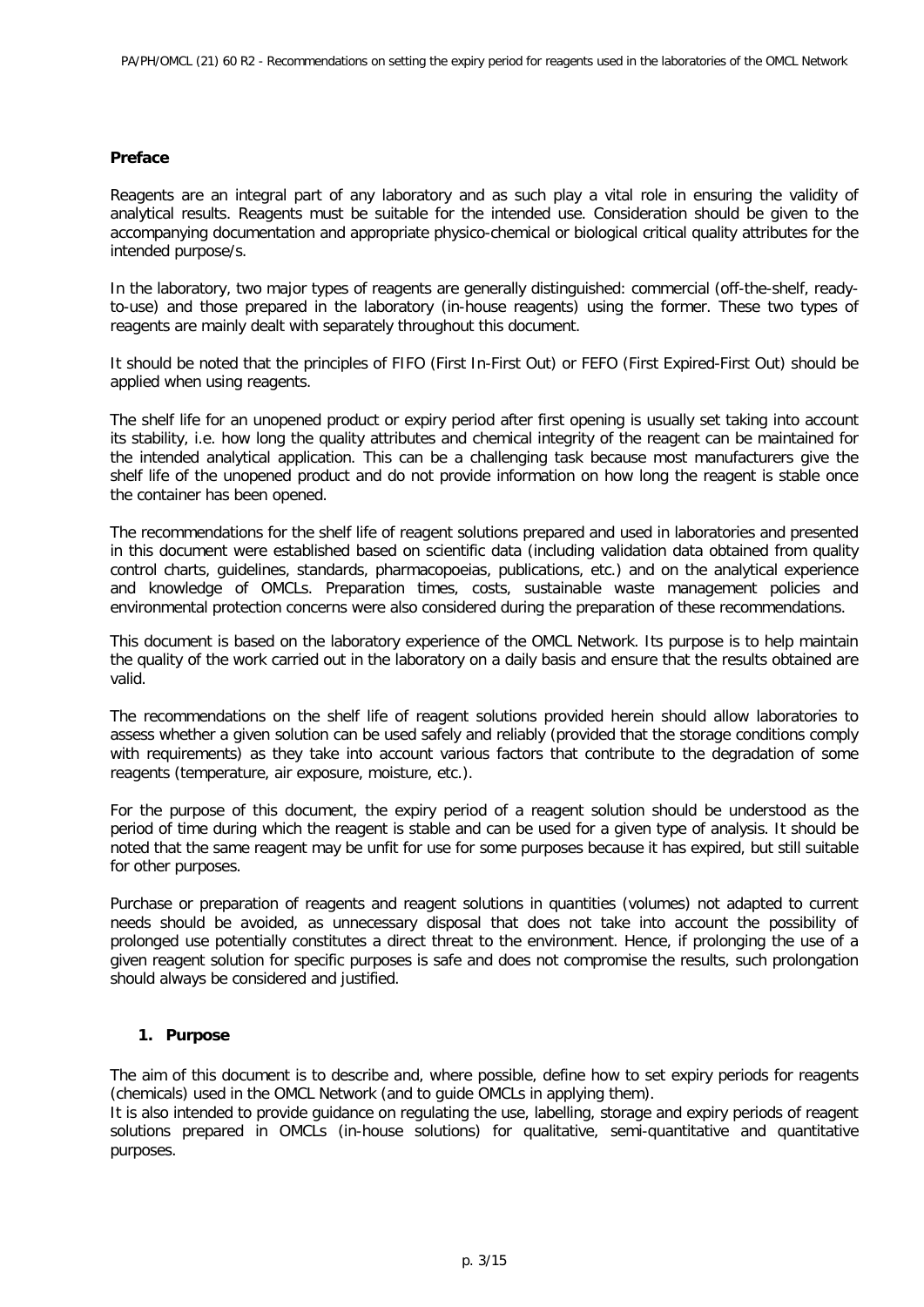## <span id="page-3-0"></span>**2. Scope**

Use of commercial reagents (chemicals) and reagent solutions prepared in OMCLs within the OMCL Network.

Commercial reagents or reagent preparations for immediate use are out of the scope of this document as they are not stored and are used within the same day.

In addition, solutions for which there is a certificate by which the traceability to NIST or any other primary etalon can be established are also out of the scope of this document.

## <span id="page-3-2"></span><span id="page-3-1"></span>**3. Reagents (chemicals)**

#### 3.1. Definitions

#### Reagents

Reagents are solids, gases, liquids or solutions of pure chemical or biological substances, organic solvents and water.

#### Quality criteria

Quality criteria are assumed to be covered by appropriate internal standard operating procedures (SOPs). In general, special consideration should be given to the selection, purchase and receipt of reagents and their storage. The emphasis is on the crucial step of purchasing reagents of an expected quality and, upon receipt, on inspection and verification of compliance with the previously set specifications. These steps precede the labelling and storage of the reagents.

Shelf life of the reagent is a set period or a date given by the manufacturer, which can usually be found on the certificate of analysis (CoA) for that particular reagent. During this period or until that date, it is expected that the reagent will meet the quality specifications found in the CoA if the storage conditions in the material safety data sheet (MSDS) or in any other relevant document, like CoA or label, are respected.

#### Reagent without a shelf life or a retest date

Sometimes a shelf life is not defined by the manufacturer because the reagent is considered to have an extensive shelf life when stored unopened under the proper conditions, or the manufacturer has no supporting stability data. As the quality of a reagent may be altered due to use (effect of environmental conditions), setting an expiry date is highly recommended. This can be done, for example, by carrying out a risk assessment.

#### Recommended retest date for an unopened reagent

If it is possible to obtain a new certificate from the manufacturer, the shelf life of an unopened reagent can be extended until a later date.

Expiry period is a period or a specific date after opening of the reagent during which it is expected to maintain the appropriate physico-chemical or biological critical quality attributes for the intended purpose, in spite of any physical and chemical changes that may occur. The MSDS should be used as a guide on how to store the reagent after opening.

#### Extension of the expiry period for a reagent

The expiry period can be extended following a retest taking into account the critical quality attributes contributing to the functional characteristics of the reagent, checked by appropriate means or by scientific judgement.

#### <span id="page-3-4"></span><span id="page-3-3"></span>**3.2. Establishing shelf life or an expiry date/period for a reagent (ready-to-use)**

#### 3.2.1. Unopened reagent container

Usually a reagent is delivered with a stated shelf life for the unopened container.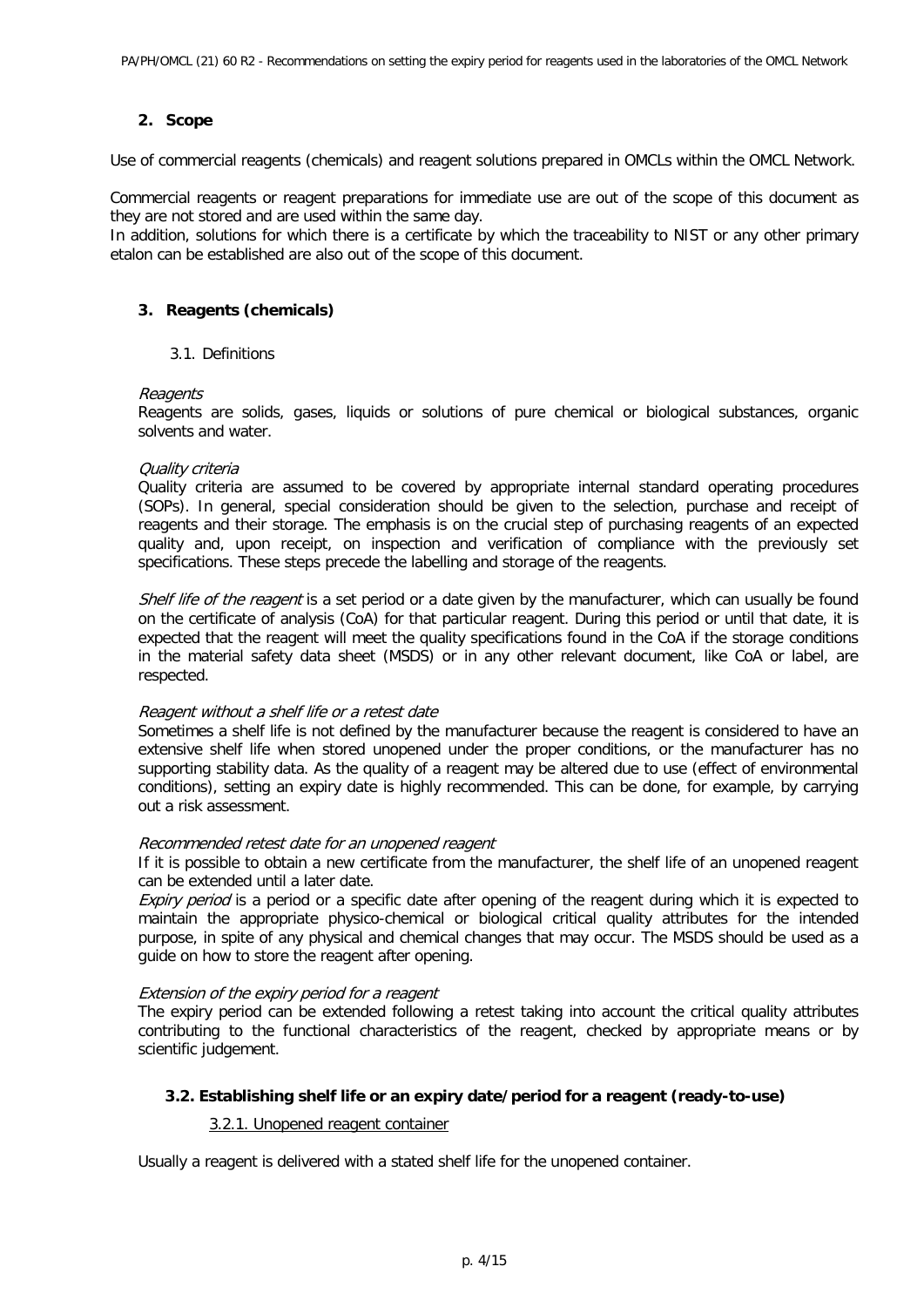Where no information is available from the manufacturer, the shelf life for unopened reagent containers can be taken to be the date of receipt plus up to 5 years. This is only applicable if the unopened reagent container is stored under specified conditions found in relevant documents.

## 3.2.2. After opening of the reagent container

<span id="page-4-0"></span>It is necessary to set a rational expiry period in the absence of analytical data on the stability of the product after opening. This could be achieved by "real-time monitoring" of the reagent after opening by gathering experimental analytical data on critical parameters, both chemical and physical, during laboratory use.

In addition, possible sources of information on the stability of a particular reagent are:

- the CoA or MSDS for the storage conditions and possible instability;
- scientific papers;
- chemical knowledge about the nature of the reagents;
- stability data additional information from the manufacturer or supplier (e.g. certificates, which can be found on manufacturers or suppliers website), guidelines, DIN/ISO Standards, pharmacopoeial texts, etc.

The expiry period after opening should not exceed the shelf life of the unopened reagent container. If it does, a risk assessment should be done based on the scientific literature and experimental data to show that use of the reagent after the end of its shelf life does not compromise its safety or the quality of the measurement results.

Each time a container is opened, the reagent is exposed to various external factors and environmental conditions that may alter its integrity and affect its quality, which may compromise the validity of the results.

Reagent properties, storage conditions, handling and the intended use that have to be considered during the process of establishing the expiry period after opening are:

- Purity of the reagent this property is very important for establishing the expiry period after opening. In some cases the higher the purity of the reagent, the shorter the expiry period after opening. For example, sodium chloride p.a. will have a longer expiry period after opening than supra-pure sodium chloride, because it is rational to expect that supra-pure solids will deteriorate more quickly and lose their quality attributes. However, the degree of purity needed for the testing should be commensurate with the intended use of the reagent: it is important to select the quality grade that will yield satisfactory results.
- Temperature should be kept controlled within the range given by the manufacturer/stated in the MSDS and/or in internal SOPs.
- Humidity should meet the requirements given by the manufacturer/stated in the MSDS and/or in internal SOPs.
- Light exposure.
- Contamination during use of the reagent each time a reagent is opened, accidental contamination is possible (switching of bottle caps, placing bottle caps on soiled surfaces, transferring reagents to other containers, use of pipettes for withdrawal, etc.)

It is important to state that, regardless of the expiry period established for the opened reagent, a visual inspection/examination should be done before use and if any of the physical properties that can be determined by visual inspection have changed, the reagent should be discarded.

Suggested expiry periods for reagents after opening or for ready-to-use reagent solutions in the absence of manufacturers' instructions (e.g. certificates) or official regulations (DIN/ISO Standards, pharmacopoeial texts) or literature data are presented in Annex 1.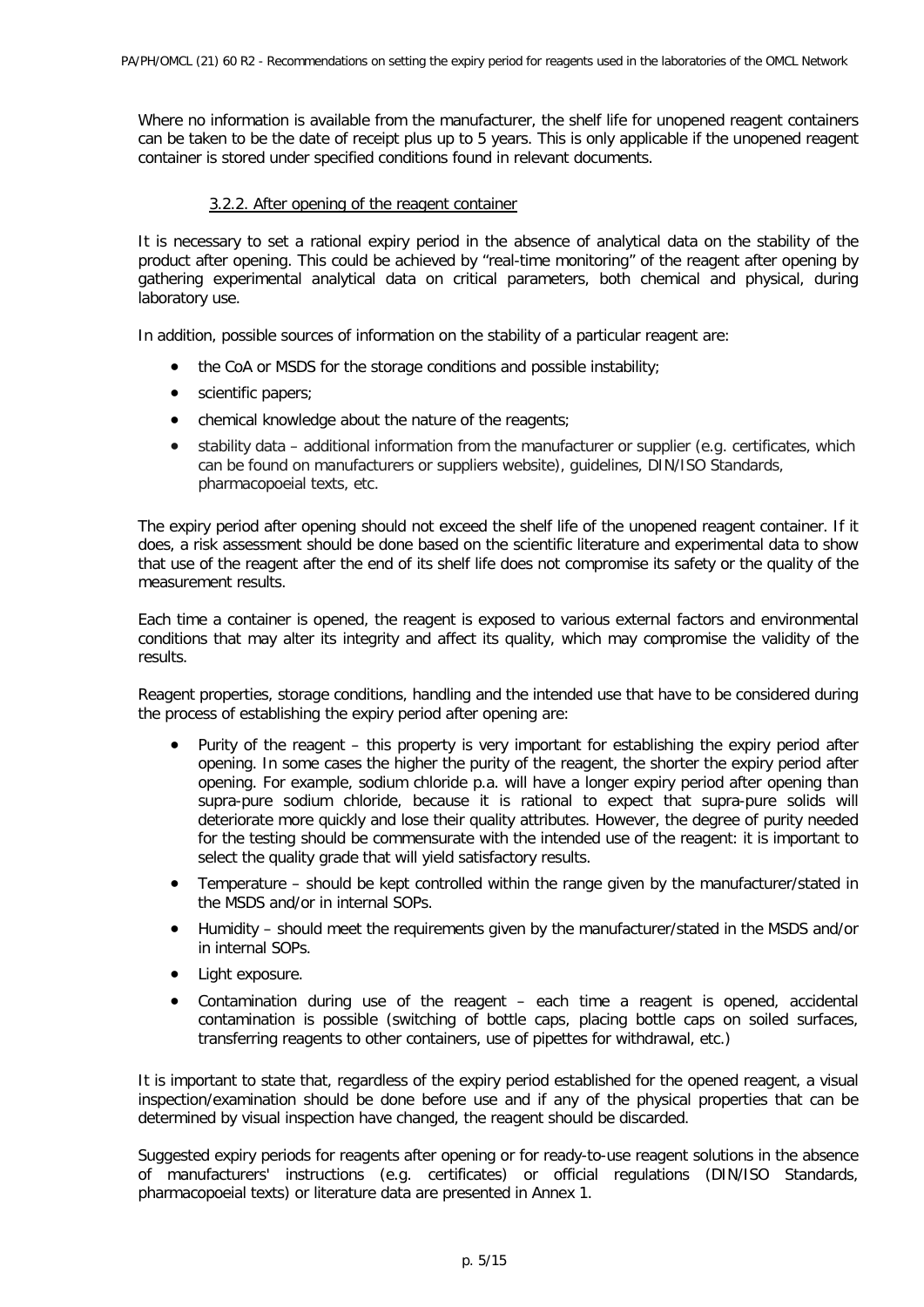## <span id="page-5-0"></span>**3.3. Decision tree for establishing the expiry period after opening of the reagent**

The decision tree presented in Annex 3 demonstrates the decision-making process on how to approach setting the expiry period after opening.

## <span id="page-5-1"></span>**4. In-house-prepared reagent solutions**

Preparation of reagent solutions is carried out in accordance with applicable guidelines, compendial methods (e.g. pharmacopoeial texts), test method specifications and procedures (Common Technical Documents [CTDs], SOPs).

## **4.1. Quality check**

<span id="page-5-2"></span>It is necessary to ensure that a reagent solution has the properties required for the intended analysis.

Before using prepared reagent solutions, it is strongly recommended to:

- perform a visual inspection any reagent should be discarded if there is a change in colour or opalescence, or if there is any precipitation (unless it is necessary),
- perform a pH check before the use of buffer solutions (if applicable),
- determine the titre of volumetric solutions (if applicable),
- perform a Ph. Eur. sensitivity test for indicators.

Perform any other suitable qualification test specific to the prepared reagents. The environmental aspect must always be taken into account when deciding to shorten the expiry period and/or dispose of a reagent solution. A solution that is no longer suitable for a given analytical procedure may still be suitable for another purpose.

#### **4.2. Recommended expiry periods**

<span id="page-5-3"></span>Consideration should always be given to expiry periods:

- for reagent solutions described in compendial methods (e.g. 2 months for *Primary opalescent* suspension in Ph. Eur. chapter  $2.2.1$ ;
- provided in drug manufacturers' documentation;
- for reagent solutions for immediate use given in the test method specification, (e.g. data from the marketing authorisation dossiers).

If no stability data is available, it is recommended to use the expiry periods provided in Annex 2. The expiry periods presented in Annexes 1 and 2 were established on the basis of the analytical experience of OMCLs, method validation, guidelines, scientific publications [1, 4] and chemical knowledge.

<span id="page-5-4"></span>OMCLs can also perform an in-house validation study to determine the initial expiry date.

#### **4.3. Extension of adopted expiry period**

It may be acceptable to extend the expiry periods provided in this document under the following conditions:

• risk analysis has been performed (see Annex 3);

and/or

- test criteria are established, supporting the extension;
- an in-house validation study to determine the expiry period has been performed.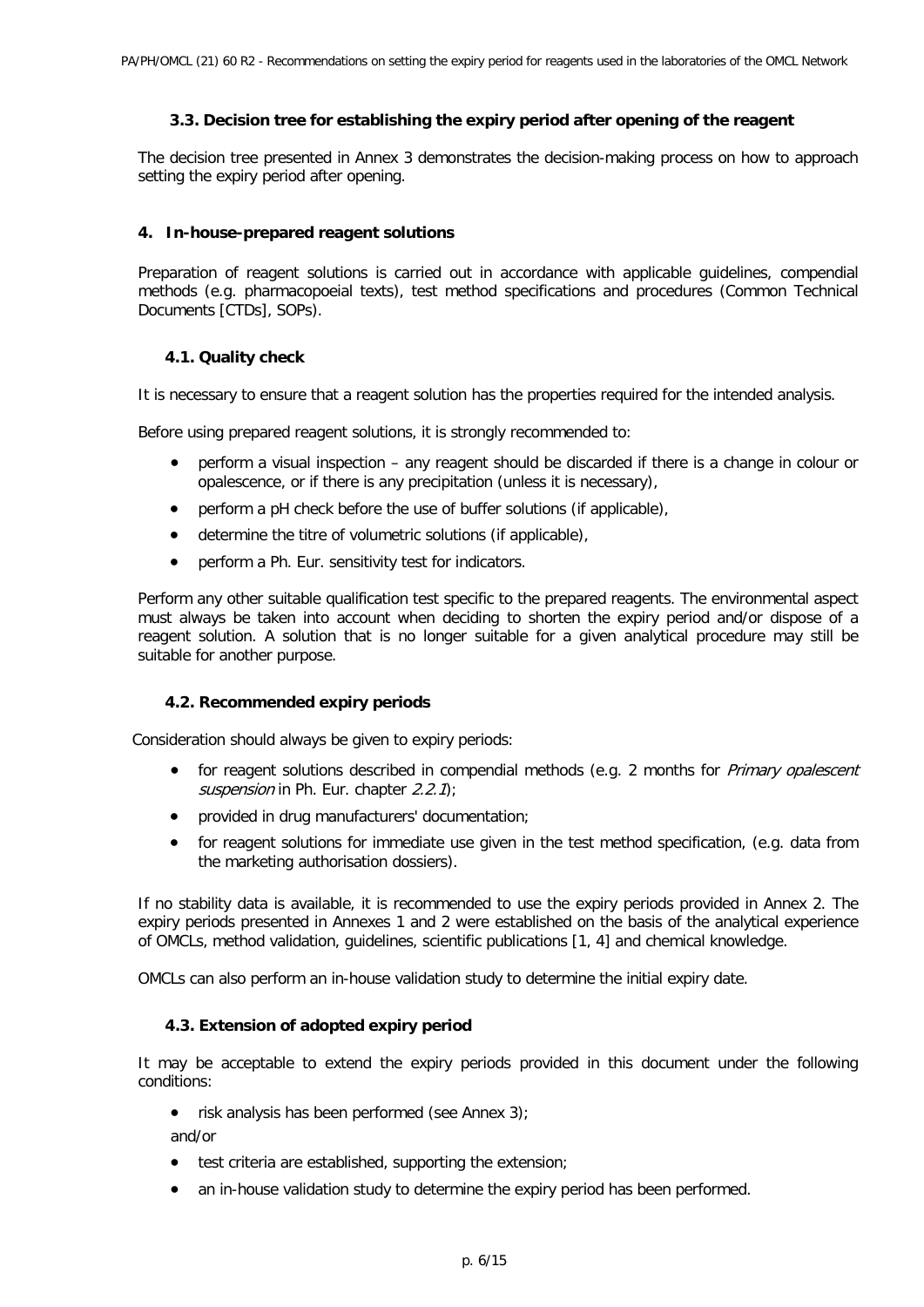The extension of the expiry period and the test criteria should be documented according to internal OMCL procedures.

## <span id="page-6-0"></span>**5. Labelling and storage**

General information on labelling and storage requirements for reagents is given in GL Management of Reagents, PA/PH/OMCL (11) 157 [3]. Whenever possible, reagent labels should state the expiry period for an opened container.

More specifically, for reagent solutions:

- reagent solutions should be stored under conditions appropriate for their chemical properties;
- reagent solutions should be stored under the prescribed storage conditions: temperature, protected from light, protected from moisture;
- reagent solutions should be stored in tightly closed containers;
- containers must be closed immediately after use;
- alkaline solutions should be stored in plastic containers;
- flammable liquids should only be stored in small quantities.

## <span id="page-6-1"></span>**5.1. Examples of annotations for declared storage conditions**

- protect from light
- protect from moisture
- use tightly sealed containers (e.g. bottles with lip seals)
- laboratory cabinets
- refrigerator  $(2 8 \degree C)$
- freezer (below  $-15$  °C)
- under vacuum
- liquid nitrogen storage

## <span id="page-6-2"></span>**6. Conclusions**

In this document, general common practices – mainly derived from published literature and real-life experience – are set out to help OMCL Network members define expiry periods for commercial reagents, ready-to-use solutions and in-house-prepared reagents.

As shown in Annexes 1 and 2, different expiry periods can be set for the same type of reagent or in-houseprepared solution depending on their characteristics and purpose.

Most importantly, when setting the expiry date, traceability and quality must be ensured in order to avoid compromising the final results of the analytical process, meaning the worst-case scenario should be assumed when setting the expiry period of a reagent after opening.

Under the worst-case scenario, it should not be presumed that the opened reagent can be used after the expiry date of the unopened reagent unless valid scientific and experimental analytical evidence of its stability has been provided and a valid risk assessment has been performed.

For in-house-prepared reagent solutions, the expiry period is set mainly taking into account the intended use of the solution, the purity of the starting reagent, scientific data and any validation data that has been properly documented and approved.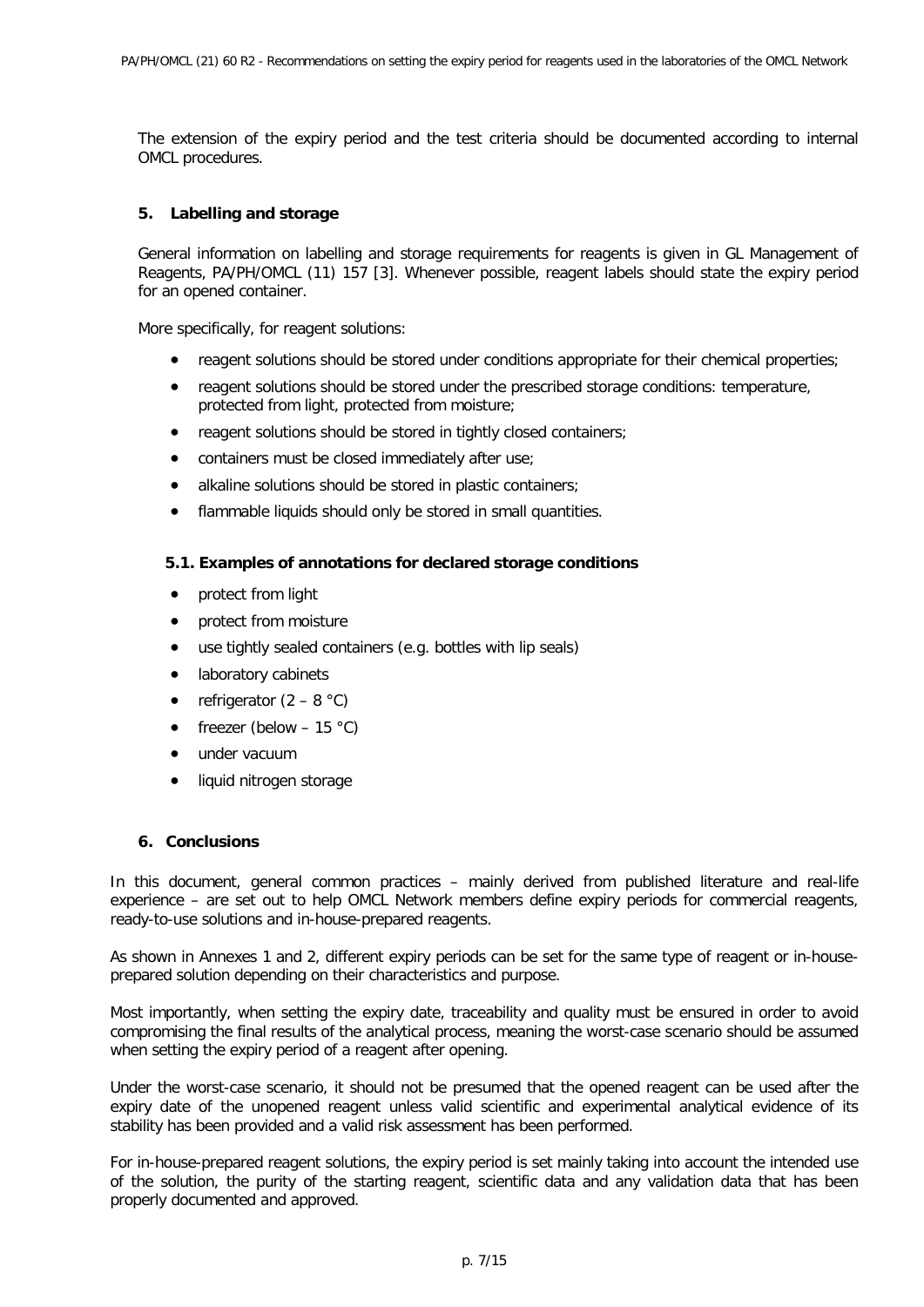Periodic and pre-use quality checks should be conducted regardless of the previously set expiry period both for opened reagents and for in-house-prepared reagent solutions.

As there are few relevant studies demonstrating stability after opening or stability after preparation of inhouse reagents, caution is required when setting the expiry period as it may compromise the quality of the final analytical result.

## <span id="page-7-0"></span>**7. References**

- 1. Nogueira JMF, Serôdio P. Determination of the expiration date of chemical solutions. Accred Qual Assur 2003;**8**:231-4.
- 2. Barwick V, editor. Eurachem/CITAC Guide: Guide to quality in analytical chemistry: an aid to accreditation. 3rd edition. 2016. ISBN 978-0-948926-32-7. Available at: [https://www.eurachem.org/](https://www.eurachem.org/images/stories/Guides/pdf/Eurachem_CITAC_QAC_2016_EN.pdf)
- 3. GL Management of Reagents PA/PH/OMCL 11 (157), EDQM
- 4. Clontz, L. Quality control systems for the microbiology laboratory. The key to successful inspections. PDA, Baltimore, Maryland, USA; Davis Horwood International Publishing, Godalming, Surrey, UK, 2000.
- 5. Bartel, D. Use and storage of chemicals, reagents, reagent solutions, samples, primary and secondary standards, and laboratory calibration reagents "The PEI approach" Paul-Ehrlich-Institut.
- 6. DIN/ISO standards (e.g. DIN ISO EN 11732: Water quality: Determination of ammonium nitrogen method by flow analysis.)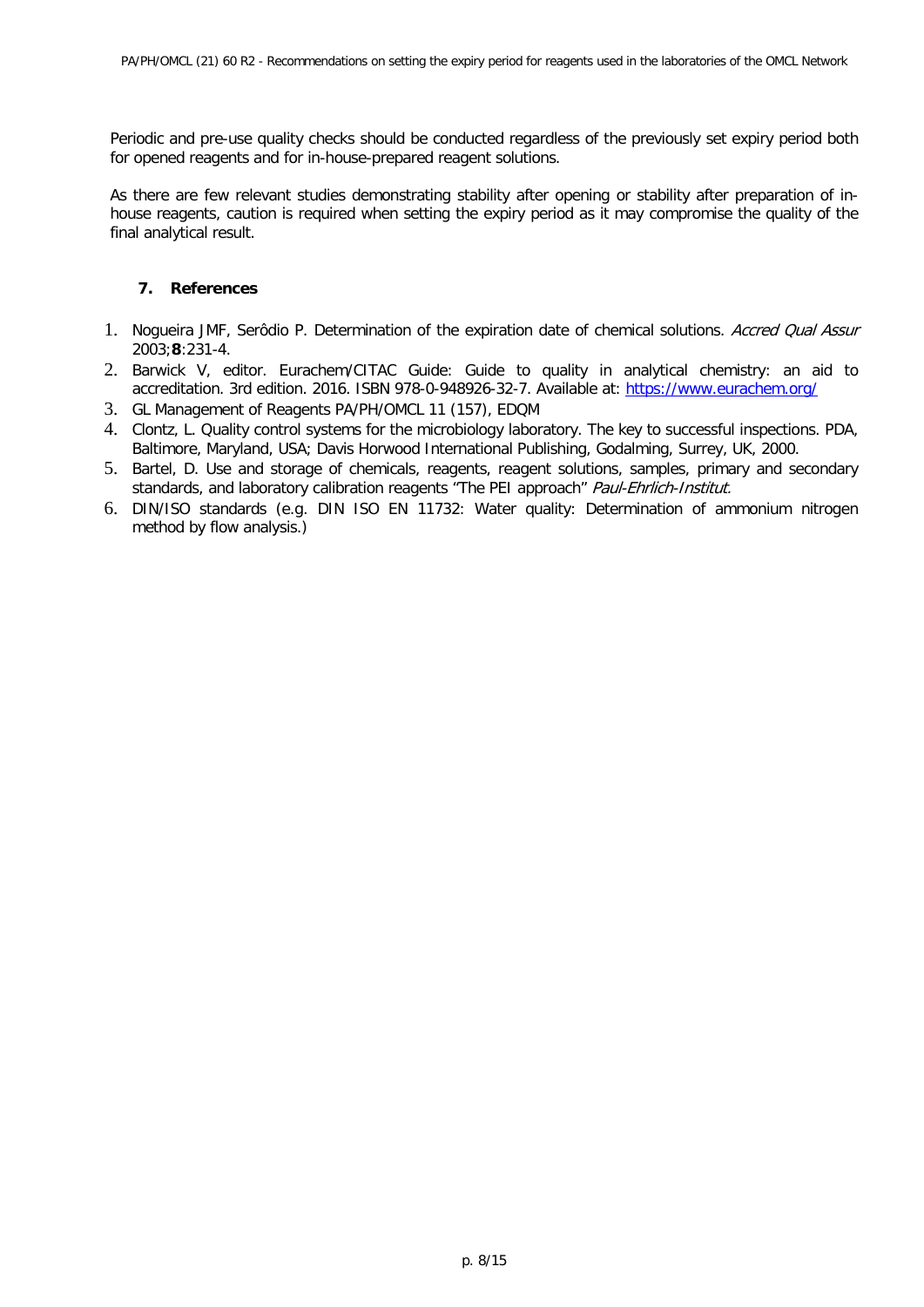# <span id="page-8-0"></span>**Annex 1.**

Suggested expiry periods for reagents after opening or for ready-to-use reagent solutions in the absence of manufacturers' instructions (e.g. certificates) or official regulations (DIN/ISO standardspharmacopoeial texts) or literature data.

| <b>Reagent / Reagent</b><br>solution                                                                    | <b>Expiry period after</b><br>opening                                          | <b>Exceptions</b>                                                                                                                                                                                   | <b>Risk analysis</b>                                                                                                              |
|---------------------------------------------------------------------------------------------------------|--------------------------------------------------------------------------------|-----------------------------------------------------------------------------------------------------------------------------------------------------------------------------------------------------|-----------------------------------------------------------------------------------------------------------------------------------|
| Acid and alkaline solutions<br>- inorganic, organic                                                     | up to 36 months                                                                | Shorter expiry period of max.<br>12 months is recommended<br>for supra-pure and max. 6<br>months for ultra-pure<br>solutions after opening                                                          | Intake of CO <sub>2</sub> or fuming of gases<br>changing concentration                                                            |
| Ammonia solution                                                                                        | up to 6 months                                                                 | Depending on the purity:<br>supra- and ultra-pure - max.<br>1 month                                                                                                                                 | Concentration of ammonia<br>decreases with time                                                                                   |
| Aqueous salt solutions                                                                                  | up to 6 months                                                                 |                                                                                                                                                                                                     | Degradation unlikely                                                                                                              |
| <b>Buffer solutions</b>                                                                                 | up to 12 months                                                                | Phosphate buffer $-3$<br>months; ready-to-use buffer<br>solutions - manufacturer's<br>CoA and discard if turbid                                                                                     | Degradation possible after<br>longer storage, especially for<br>buffers with $pH > 6$ ;<br>Microbiological contamination          |
| Hydrogen peroxide                                                                                       | up to 6 months                                                                 | Depending on the purity:<br>supra- and ultra-pure - max.<br>1 month                                                                                                                                 | Concentration of hydrogen<br>peroxide decreases with time                                                                         |
| Indicators - organic,<br>inorganic                                                                      | up to 36 months                                                                | $\prime$                                                                                                                                                                                            | Visual examination before use;<br>avoid oxidants                                                                                  |
| Ion-pairs - inorganic,<br>organic                                                                       | up to 60 months                                                                | Sodium lauryl sulfonate -<br>max. 12 months                                                                                                                                                         | Possible disintegration,<br>check with SST                                                                                        |
| Inorganic reagents -<br>solids, salts (not<br>hygroscopic and light-<br>degradable salts and<br>oxides) | from 12 to 36 months                                                           | Shorter expiry period of max.<br>24 months is recommended<br>for supra-pure and max. 12<br>months for ultra-pure solids<br>after opening                                                            | Disintegration unlikely (salts,<br>oxides):<br>Contamination and/or cross-<br>contamination for supra- and<br>ultra-pure reagents |
| Inorganic reagents -<br>solids, salts (hygroscopic<br>and light-degradable salts<br>and oxides)         | Should not exceed expiry<br>date of the unopened<br>containers                 | Shorter expiry period of max<br>12 months is recommended<br>for supra-pure and ultra-pure<br>solids after opening                                                                                   | Degradation                                                                                                                       |
| Liquid media<br>Culture media                                                                           | Discard if turbid;<br>shelf life: up to 6 months                               | Note special preparations                                                                                                                                                                           | Degradation and sweating<br>possible, depends greatly on the<br>chemical composition of the<br>media                              |
| Organic reagents - liquids                                                                              | up to 24 months                                                                | $\prime$                                                                                                                                                                                            | Degradation possible only after<br>longer storage                                                                                 |
| Organic reagents - solids,<br>acids, bases                                                              | up to 36 months                                                                | Formaldehyde,<br>Glutaraldehyde,<br>Trifluoroacetic acid - expiry<br>period max. 12 months                                                                                                          | Degradation and polymerisation<br>possible                                                                                        |
| Organic reagents - solids,<br>salts (hygroscopic and<br>light-degradable salts and<br>oxides)           | Should not exceed expiry<br>date of the unopened<br>containers                 | Shorter expiry period of max.<br>12 months is recommended<br>for supra- and ultra-pure<br>solids after opening                                                                                      | <b>Disintegration</b>                                                                                                             |
| Organic reagents - -solids,<br>salts (not hygroscopic and<br>light-degradable salts and<br>oxides)      | from 12 to 36 months                                                           | Shorter expiry period of max.<br>24 months is recommended<br>for supra-pure and max. 12<br>months for ultra-pure solids<br>after opening                                                            | Contamination and/or cross-<br>contamination for supra- and<br>ultra-pure reagents                                                |
| Organic solvents                                                                                        | from 12 to 36 months                                                           | Acetone - max. 24 months<br>and Ethanol - max. 36<br>months expiry period after<br>opening; it also depends on<br>the purity of the reagent: for<br>sensitive methods like LC-<br>MS max. 12 months | Degradation or concentration<br>change due to intake of water<br>due to humidity                                                  |
| Sera (animal or human<br>origin)                                                                        | up to 10 years, stored as<br>aliquots in air-tight<br>containers at min. -20°C | Modified sera may have a<br>shorter shelf life                                                                                                                                                      | Sublimation and disintegration or<br>clotting possible; reduction in<br>activity possible                                         |

#### REMARKS:

- 1. **Expiry period of the opened container must not exceed the shelf life of the unopened reagent!**
- 2. All proposed periods are based on the experience of OMCLs (exercise performed by OMCLs) and a document by Detlef Bartel, Paul-Ehrlich-Institut [5].
- 3. This list is not exhaustive.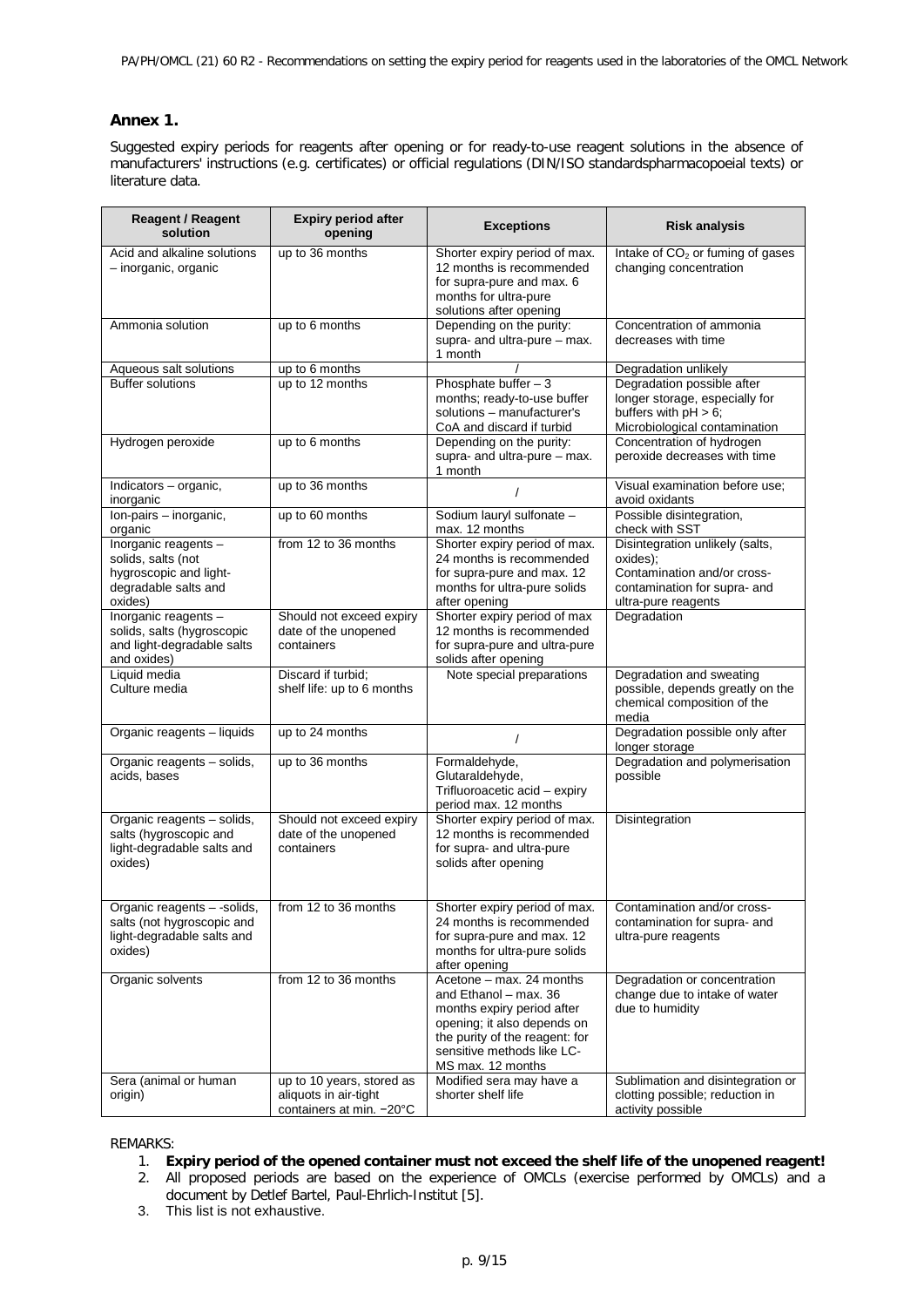# <span id="page-9-0"></span>**Annex 2.**

Table 1. Suggested expiry periods for in-house-prepared reagent solutions used for physico-chemical tests, established on the basis of the analytical experience of OMCLs, method validation, guidelines and available literature [1].

| REAGENT SOLUTION WITH AN IMPACT ON A RESULT |                                                                                                                                                                                                                                                                            |                                                            |                                                                                            |                                                                                   |  |
|---------------------------------------------|----------------------------------------------------------------------------------------------------------------------------------------------------------------------------------------------------------------------------------------------------------------------------|------------------------------------------------------------|--------------------------------------------------------------------------------------------|-----------------------------------------------------------------------------------|--|
|                                             | <b>REAGENT SOLUTION</b><br><b>MAXIMUM EXPIRY PERIOD</b>                                                                                                                                                                                                                    |                                                            | <b>RISK FACTORS</b>                                                                        | <b>RECOMMENDATIONS</b>                                                            |  |
| <b>WATER</b>                                | Water for chromatography (Ph. Eur.<br>1095503)<br>(resistivity [25°C] $\geq$ 18 M $\Omega$ /cm)<br>Water for preparing mobile phases<br>without buffers<br>and<br>Deionised water<br>(Ph. Eur. 1095508)<br>(resistivity $[25^{\circ}C] \ge 18 \text{ M}\Omega/\text{cm}$ ) | 24 hours after production                                  | High-purity water<br>rapidly picks up<br>contaminants<br><b>Bacterial</b><br>contamination | Visual inspection<br>Discard if turbid<br>Use from fresh and<br>closed containers |  |
|                                             | Water, purified<br>(Ph. Eur. 04/2018:0008)<br>(conductivity [25°C] 5.1 µS/cm)<br>Water for preparing buffers, diluents<br>(solvents), dissolution media                                                                                                                    | 3-5 days after production                                  | <b>Bacterial</b><br>contamination                                                          | SST criteria must be<br>fulfilled                                                 |  |
|                                             | Water for injections<br>and<br>Sterilised water for injections<br>(Ph. Eur. 04/2017:0169)<br>(conductivity [25°C] 1.3 µS/cm)                                                                                                                                               | 2 months after production                                  | <b>Bacterial</b><br>contamination                                                          | Visual inspection<br>Discard if turbid<br>Use from fresh and<br>closed containers |  |
|                                             | Pure organic solvent<br>(aliquot transferred from the original<br>container)                                                                                                                                                                                               | 6 months or original expiry date<br>(whichever is shorter) |                                                                                            | Visual inspection<br>SST criteria must be<br>fulfilled                            |  |
| MOBILE PHASES and DILUENTS                  | Organic solvents + water<br>(e.g. acetonitrile/water, methanol/<br>water)<br>$\geq$ 50% of organic component                                                                                                                                                               | 6 months                                                   | Depletion<br>Precipitation                                                                 | SST criteria must be<br>fulfilled                                                 |  |
|                                             | < 50% of organic component                                                                                                                                                                                                                                                 | 3 months                                                   | Evaporation of organic<br>phase                                                            |                                                                                   |  |
|                                             | Organic solvent + buffer or buffers<br>for HPLC                                                                                                                                                                                                                            | 2 weeks                                                    |                                                                                            | SST criteria must be                                                              |  |
|                                             | Organic solvent + acid/base solution<br>(e.g. phosphoric acid, perchloric<br>acid, methanesulfonic acid,<br>trifluoroacetic acid)                                                                                                                                          | 3 months                                                   |                                                                                            | fulfilled<br>pH check (if applicable)                                             |  |
|                                             | for pH adjustment                                                                                                                                                                                                                                                          | 12 months                                                  |                                                                                            |                                                                                   |  |
|                                             | $> 0.1$ M HCL                                                                                                                                                                                                                                                              | 7 months [1]                                               |                                                                                            |                                                                                   |  |
|                                             | $\leq$ 0.1 M HCL                                                                                                                                                                                                                                                           | 2 months [1]                                               |                                                                                            | Visual inspection                                                                 |  |
| ACID SOLUTIONS                              | $> 0.5 M H_2SO_4$                                                                                                                                                                                                                                                          | 7 months [1]                                               | Degradation                                                                                | SST criteria must be<br>fulfilled                                                 |  |
|                                             | $\leq$ 0.5 M H <sub>2</sub> SO <sub>4</sub>                                                                                                                                                                                                                                | 2 months [1]                                               |                                                                                            |                                                                                   |  |
|                                             | Perchloric acid                                                                                                                                                                                                                                                            | 1 month $[1]$                                              |                                                                                            |                                                                                   |  |
| ALKALINE SOLUTIONS                          | For pH adjustment                                                                                                                                                                                                                                                          | 6 months                                                   |                                                                                            | Keep in tightly closed<br>container                                               |  |
|                                             | 0.2 M - 5 M NaOH                                                                                                                                                                                                                                                           | 5 months [1]                                               | Absorbs CO <sub>2</sub>                                                                    | Plastic container only                                                            |  |
|                                             | $\leq$ 0.1 M NaOH                                                                                                                                                                                                                                                          | 1 month                                                    |                                                                                            | SST criteria must be<br>fulfilled                                                 |  |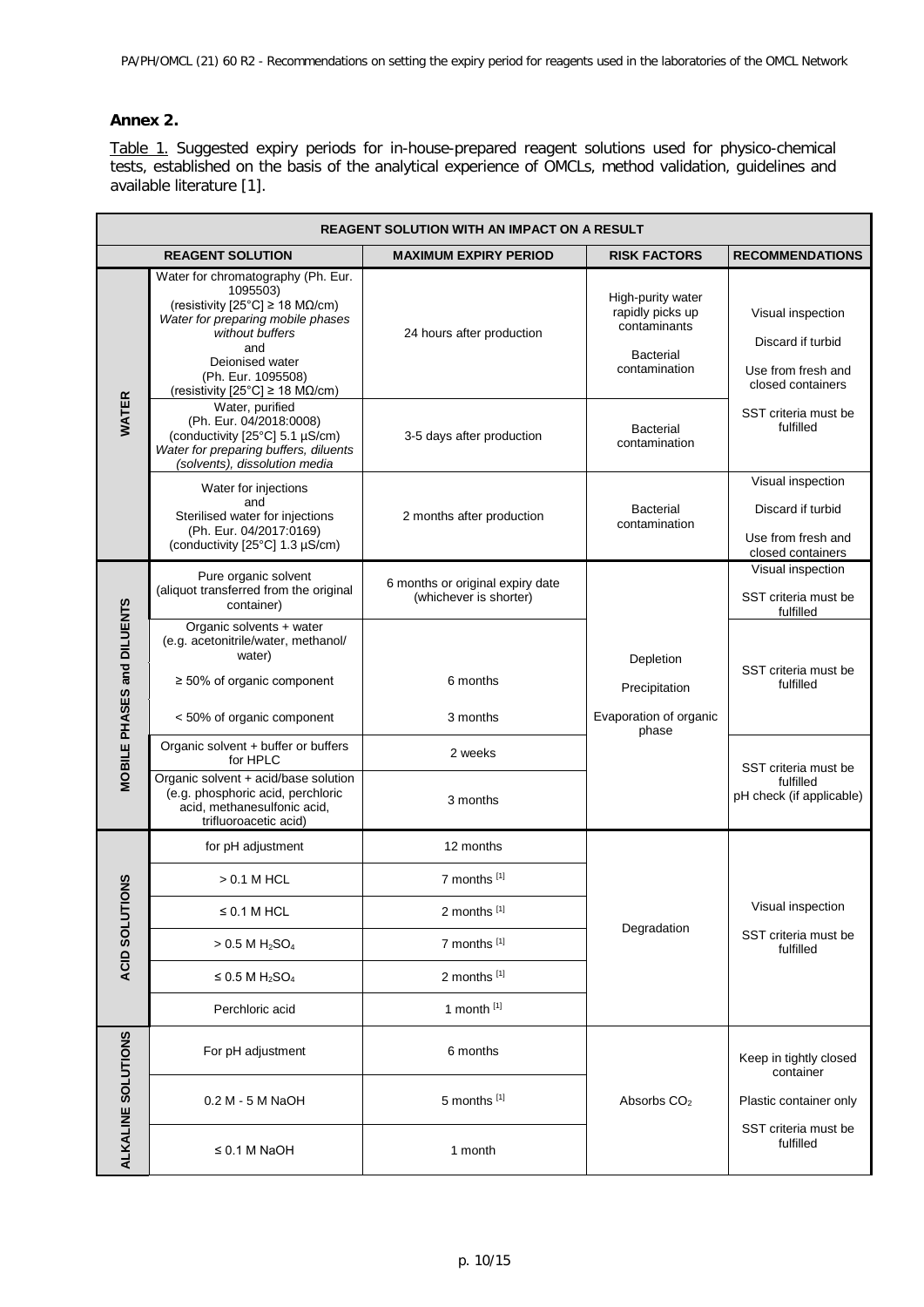| REAGENT SOLUTION WITH AN IMPACT ON A RESULT |                                    |                                          |                                                                                                                                                                                                                  |                                            |                                                                                                                                 |
|---------------------------------------------|------------------------------------|------------------------------------------|------------------------------------------------------------------------------------------------------------------------------------------------------------------------------------------------------------------|--------------------------------------------|---------------------------------------------------------------------------------------------------------------------------------|
| <b>REAGENT SOLUTION</b>                     |                                    |                                          | <b>MAXIMUM EXPIRY PERIOD</b>                                                                                                                                                                                     | <b>RISK FACTORS</b>                        | <b>RECOMMENDATIONS</b>                                                                                                          |
|                                             |                                    | Ammonia                                  | 3 months [1]                                                                                                                                                                                                     |                                            |                                                                                                                                 |
| SOLUTIONS<br>SOLUTIONS                      | iron(II) and silver salt solutions |                                          | 6 months                                                                                                                                                                                                         | Oxidation<br>Colour change                 |                                                                                                                                 |
|                                             |                                    | $2 M (NH4)(CH3COO)$                      | 5 months [1]                                                                                                                                                                                                     |                                            | Visual inspection                                                                                                               |
|                                             |                                    | 0.1 M NaCl and 5 ppm NaCl                | 5 months [1]                                                                                                                                                                                                     | Microbial growth                           | SST criteria must be                                                                                                            |
|                                             | 0.1 M $Na2SO4$ and 10 ppm $Na2SO4$ |                                          | 5 months [1]                                                                                                                                                                                                     |                                            | fulfilled                                                                                                                       |
|                                             | <b>COMPLEXOMETRY</b>               | 0.1 M EDTA                               | 7.5 months [1]                                                                                                                                                                                                   | Precipitation                              | After visual check the<br>titre must be<br>determined before use                                                                |
|                                             |                                    | 0.01 M EDTA(**)                          | 2 months [1]                                                                                                                                                                                                     |                                            | Plastic container only                                                                                                          |
|                                             | ARGENTOME<br>TRY                   | $0.1 M$ AgNO <sub>3</sub>                | 7 months [1]                                                                                                                                                                                                     | Photochemical<br>degradation<br>Volatility | After visual check the<br>titre should be<br>determined before use<br>Protect from light                                        |
|                                             |                                    | 0.01 M AgNO <sub>3</sub> <sup>(**)</sup> | 5 months [1]                                                                                                                                                                                                     |                                            |                                                                                                                                 |
| <b>VOLUMETRIC SOLUTIONS<sup>(*)</sup></b>   |                                    | 0.1 M NH <sub>4</sub> SCN                | 7 months [1]                                                                                                                                                                                                     |                                            |                                                                                                                                 |
|                                             | REDOXOMETRY                        | $0.1 M l_2$                              | 7.5 months [1]                                                                                                                                                                                                   |                                            | After visual check the<br>titre must be<br>determined before use                                                                |
|                                             |                                    | 0.01 M $I_2$ <sup>(**)</sup>             | 5 months [1]                                                                                                                                                                                                     |                                            | Keep in tightly closed<br>container<br>$0.1 M Na2S2O3$ :<br>prepare at least 2<br>weeks before use                              |
|                                             |                                    | $0.1 M Na2S2O3$                          | 5 months [1]                                                                                                                                                                                                     | Air-oxidation<br>processes                 |                                                                                                                                 |
|                                             |                                    | $0.1$ M KMnO <sub>4</sub>                | 1 month $[1]$                                                                                                                                                                                                    |                                            | After visual check the<br>titre must be<br>determined before use<br>Prepare at least 2<br>weeks before use<br>Filter before use |
|                                             |                                    | must be fulfilled.                       | For all volumetric solutions, after visual check the titre must be determined before use and the Ph. Eur. criteria for accuracy<br>Diluted solutions should be preferably prepared for immediate and single use. |                                            |                                                                                                                                 |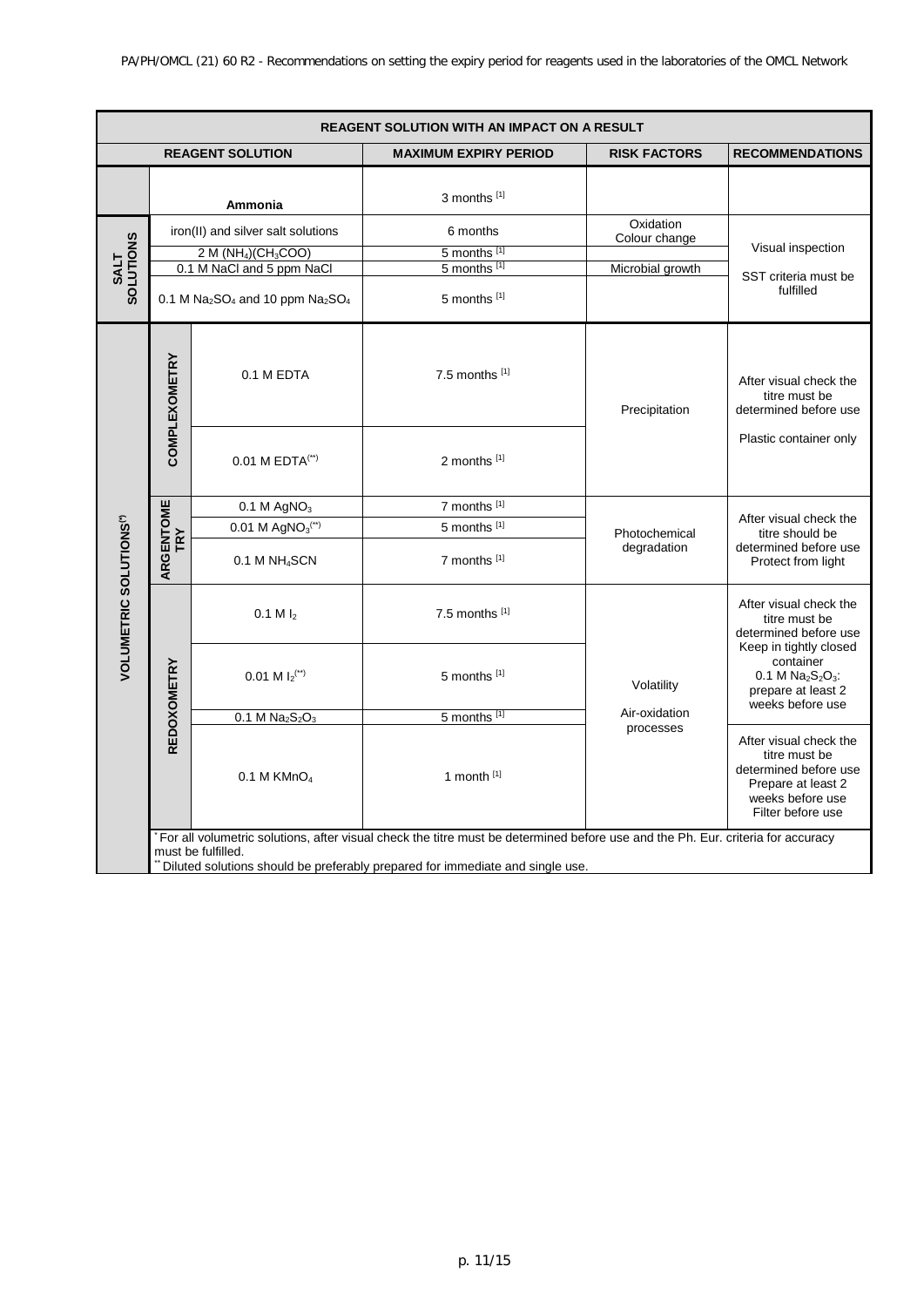| <b>REAGENT SOLUTION WITH AN IMPACT ON A RESULT</b> |                                                                                          |                                                             |                                                                                                                     |                                                                                                                                                     |
|----------------------------------------------------|------------------------------------------------------------------------------------------|-------------------------------------------------------------|---------------------------------------------------------------------------------------------------------------------|-----------------------------------------------------------------------------------------------------------------------------------------------------|
| <b>REAGENT SOLUTION</b>                            |                                                                                          | <b>MAXIMUM EXPIRY PERIOD</b>                                | <b>RISK FACTORS</b>                                                                                                 | <b>RECOMMENDATIONS</b>                                                                                                                              |
| <b>NDICATORS</b>                                   | Ferroin                                                                                  | 3 years                                                     |                                                                                                                     |                                                                                                                                                     |
|                                                    | Phenolphthalein solution                                                                 | 3 years                                                     |                                                                                                                     | Perform the sensitivity                                                                                                                             |
|                                                    | Phenol red solution                                                                      | 3 years                                                     |                                                                                                                     | test after preparation<br>and then periodically<br>(according to Ph. Eur.)                                                                          |
|                                                    | Methylene blue                                                                           | 3 years                                                     |                                                                                                                     | Visual inspection                                                                                                                                   |
|                                                    | Methylthymol blue mixture                                                                | 2 years                                                     |                                                                                                                     | Protect from light                                                                                                                                  |
|                                                    | Methyl red solution                                                                      | 3 years                                                     |                                                                                                                     |                                                                                                                                                     |
|                                                    | pH or conductivity                                                                       |                                                             |                                                                                                                     | Visual inspection                                                                                                                                   |
|                                                    | calibration/verification buffers<br>(aliquot transferred from the original<br>container) | 3 months or original expiry date<br>(whichever is shortest) | Absorbs CO <sub>2</sub><br>depending on pH                                                                          | Keep in tightly closed<br>containers                                                                                                                |
|                                                    |                                                                                          |                                                             |                                                                                                                     | Protect from light                                                                                                                                  |
|                                                    | <b>Buffer solutions</b><br>(others, e.g. ammonium buffer,<br>acetate buffer)             | 2 months                                                    | Absorbs CO <sub>2</sub><br>depending on pH<br>Prone to microbial<br>growth depending on<br>рH<br>Depletion possible | Visual inspection<br>Keep in tightly closed<br>containers<br>Protect from light                                                                     |
| BUFFER SOLUTIONS                                   | 0.01 M and 0.2 M $K_2HPO_4$                                                              | 1 month and 4 months, respectively [1]                      | Absorbs CO <sub>2</sub><br>depending on pH                                                                          | Visual inspection                                                                                                                                   |
|                                                    | 0.01 M and 1 M $KH_2PO_4$                                                                | 1 month and 4 months, respectively [1]                      | Prone to microbial                                                                                                  | Keep in tightly closed<br>containers                                                                                                                |
|                                                    | 0.05 and 0.1 M $NaH_2PO_4$                                                               | 5 months [1]                                                | growth, depending on                                                                                                |                                                                                                                                                     |
|                                                    | 2 M and 0.03 M (NH <sub>4</sub> ) <sub>2</sub> HPO <sub>4</sub>                          | 5 months [1]                                                | рH                                                                                                                  | Protect from light                                                                                                                                  |
|                                                    | 10% Na <sub>2</sub> HPO <sub>4</sub>                                                     | 1 day <sup>[1]</sup>                                        | Very unstable                                                                                                       | Prepare fresh                                                                                                                                       |
|                                                    | SDS buffers or<br>other surfactants                                                      | up to 6 months                                              | Precipitation                                                                                                       | Visual inspection<br>[0.2% m/v SDS<br>solution is particularly<br>prone to precipitation<br>depending on the<br>quality of the starting<br>reagent] |
| <b>UREA</b>                                        | Urea solution                                                                            | 1 day                                                       | Prepare fresh before<br>use                                                                                         |                                                                                                                                                     |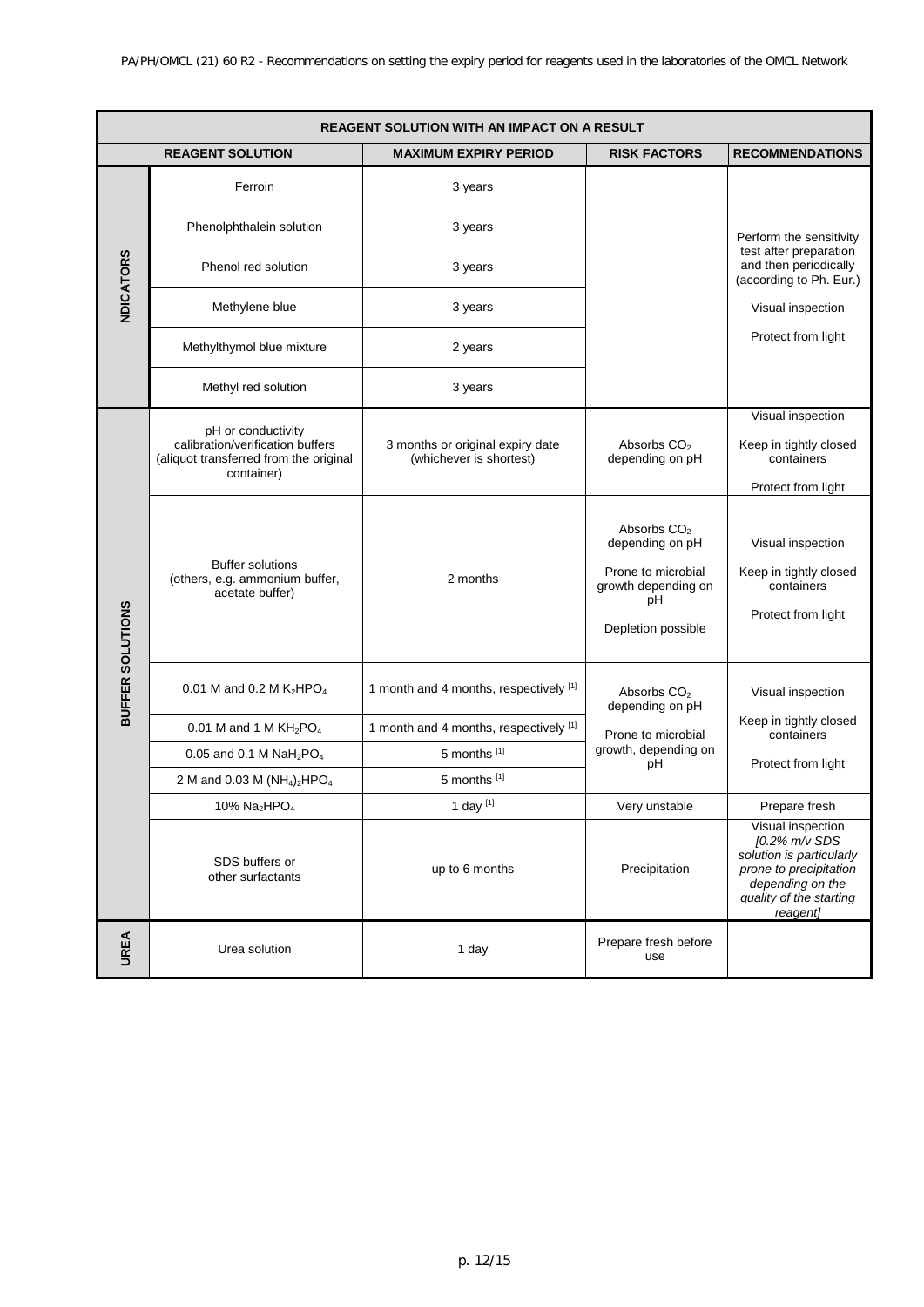| <b>REAGENT SOLUTION WITHOUT AN IMPACT ON A RESULT</b>                                                        |          |                     |                        |  |
|--------------------------------------------------------------------------------------------------------------|----------|---------------------|------------------------|--|
| <b>MAXIMUM EXPIRY PERIOD</b><br><b>REAGENT SOLUTION</b>                                                      |          | <b>RISK FACTORS</b> | <b>RECOMMENDATIONS</b> |  |
| Organic solvents and water used as supplementary solutions (e.g. for flushing columns, cleaning HPLC system) |          |                     |                        |  |
| $\geq 50\%$ of organic component                                                                             | 1 vear   | Precipitation       | Visual inspection,     |  |
| < 50% of organic component                                                                                   | 6 months |                     | discard if turbid      |  |

Table 2. Suggested expiry periods for in-house solutions, buffers and media used for microbiological tests or cell cultivation. Established on the basis of analytical experience of OMCLs and available literature [4].

| FOR MICROBIOLOGICAL AND CELL-BASED METHODS                                                                             |                           |                                                     |  |  |  |
|------------------------------------------------------------------------------------------------------------------------|---------------------------|-----------------------------------------------------|--|--|--|
| <b>REAGENT SOLUTION</b>                                                                                                | <b>MAX. EXPIRY PERIOD</b> | <b>RECOMMENDATION</b>                               |  |  |  |
| Solid or liquid growth media stored in tightly<br>sealed containers (e.g. screw capped flasks)                         | 6 months*                 | Below 25°C or 2-8°C depending on the                |  |  |  |
| Solid or liquid growth media stored in unsealed<br>containers (e.g. bottles with cellulose plug and<br>aluminium foil) | 1 month                   | medium                                              |  |  |  |
| <b>BUFFER SOLUTION STORED IN TIGHT CONTAINERS</b>                                                                      |                           |                                                     |  |  |  |
| Solution of 0.2 M<br>potassium<br>dihydrogen<br>phosphate<br>Solution of 0.2 M sodium hydroxide                        | 6 months                  | Below 25°C                                          |  |  |  |
| Buffers prepared from buffer solutions**                                                                               | 1 month                   | Below 25°C                                          |  |  |  |
| Glucose 6-phosphate solution<br>various<br>in.<br>concentrations                                                       | 1 year                    | $\leq$ – 15°C                                       |  |  |  |
| Nicotinamide adenine dinucleotide<br>phosphate<br>(NADP) in various concentrations                                     | 1 year                    | $\leq$ – 15°C                                       |  |  |  |
| Agarose 5%                                                                                                             | 3 months                  |                                                     |  |  |  |
| <b>RESEARCH ON ANTISEPTICS AND DISINFECTANTS</b>                                                                       |                           |                                                     |  |  |  |
| <b>REAGENT SOLUTION</b>                                                                                                | <b>MAX. EXPIRY PERIOD</b> | <b>RISK FACTORS/RECOMMENDATION</b>                  |  |  |  |
| Neutraliser stored in tightly sealed containers                                                                        | 6 months                  | Below 25°C or 2-8°C depending on the<br>composition |  |  |  |
| Diluent stored in tightly sealed containers                                                                            | 6 months                  | Below 25°C                                          |  |  |  |
| <b>INTERFERING SUBSTANCE</b>                                                                                           |                           |                                                     |  |  |  |
| Bovine albumin 3 g/100 mL                                                                                              | 1 month                   | $2-8$ °C                                            |  |  |  |
| Bovine albumin + sheep erythrocytes 3 g/100 mL<br>$+3$ mL/100 mL                                                       | 1 week                    | $2-8$ °C                                            |  |  |  |
| <b>SOLUTIONS TO BE PREPARED IN HARD WATER</b>                                                                          |                           |                                                     |  |  |  |
| Solution A (magnesium chloride and calcium<br>chloride)                                                                | 1 month                   | $2-8$ °C                                            |  |  |  |
| Solution B (sodium bicarbonate)                                                                                        | 1 week                    | $2-8$ °C                                            |  |  |  |

\* Growth promotion tests must be performed within three months of the time of use.

\*\* Prepared from sterile solution.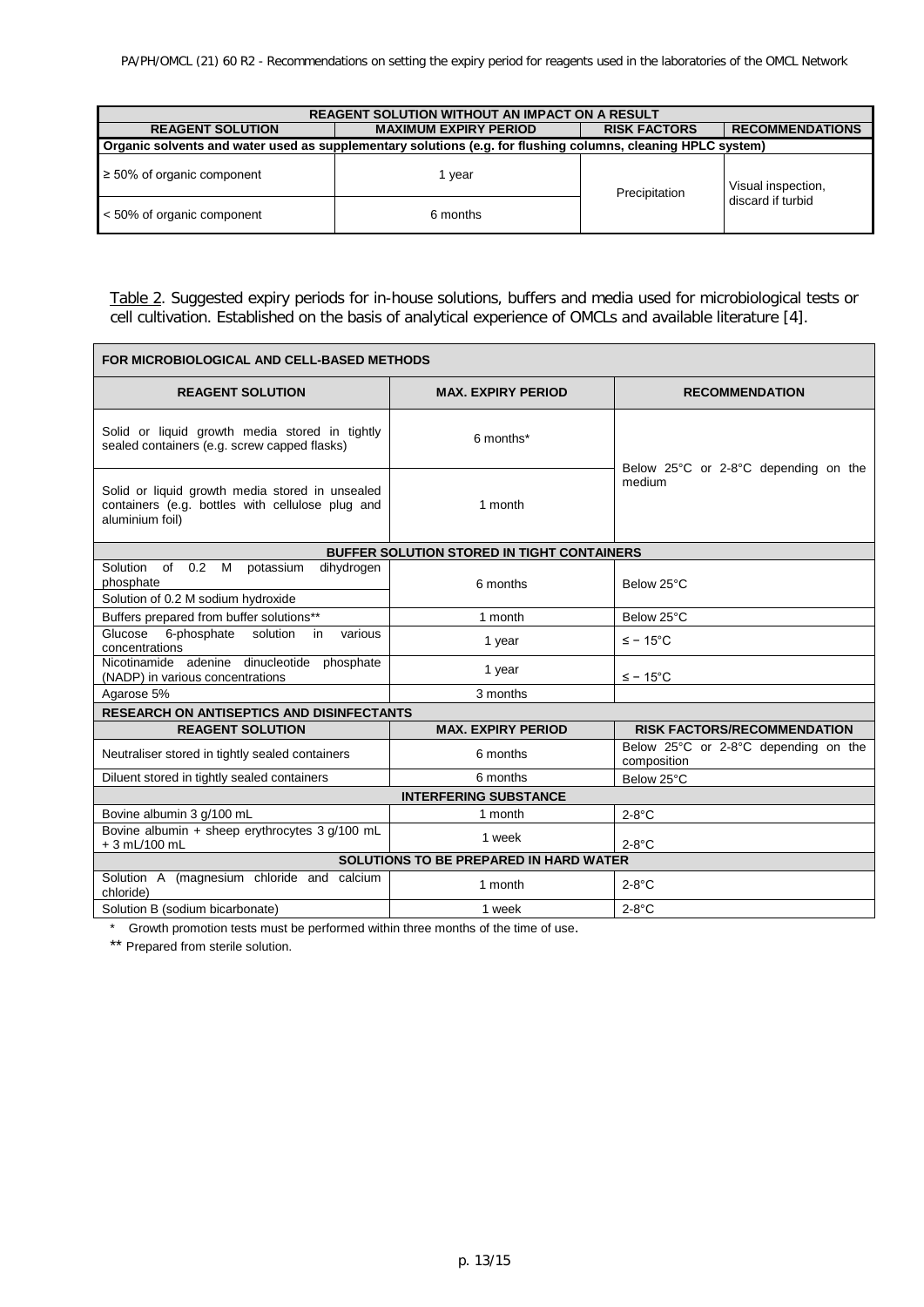# <span id="page-13-0"></span>**Annex 3. Risk analysis**

A list of questions supporting the risk analysis of a decision on expiry date extension (can be extended depending on the intended use) of in-house-prepared reagent solutions (open catalogue):

- 1. Is the reagent solution used:
	- a. for quantitative purposes?
	- b. for qualitative purposes?
	- c. as an auxiliary reagent?
- 2. Is the reagent prone to:
	- a. oxidation?
	- b. hydrolysis?
	- c. photo- or other degradation?
	- d. evaporation?
	- e. pH change (e.g. as a result of CO<sub>2</sub> absorption)?
	- f. microbial growth?
- 3. Is the reagent solution stored properly?
- 4. Is the buffering capacity/ion strength important for the purpose of use?
- 5. Is the pH of the solution important for the purpose of use?
- 6. Is the exact concentration of the solution important for the purpose of use?
- 7. Was the reagent solution prepared in a sterile manner?
- 8. Is the reagent solution used in a way that preserves sterility?
- 9. Is sterility important for the intended use?
- 10. Can the reagent solution attributes be easily verified/controlled before use (e.g. pH check, osmolality, absorbance)?
- 11. Will control tests be performed during the use of the reagent solution that will allow its suitability to be verified?
- 12. Are the SST criteria fulfilled while the reagent solution is used?
- 13. Purity of the reagent?